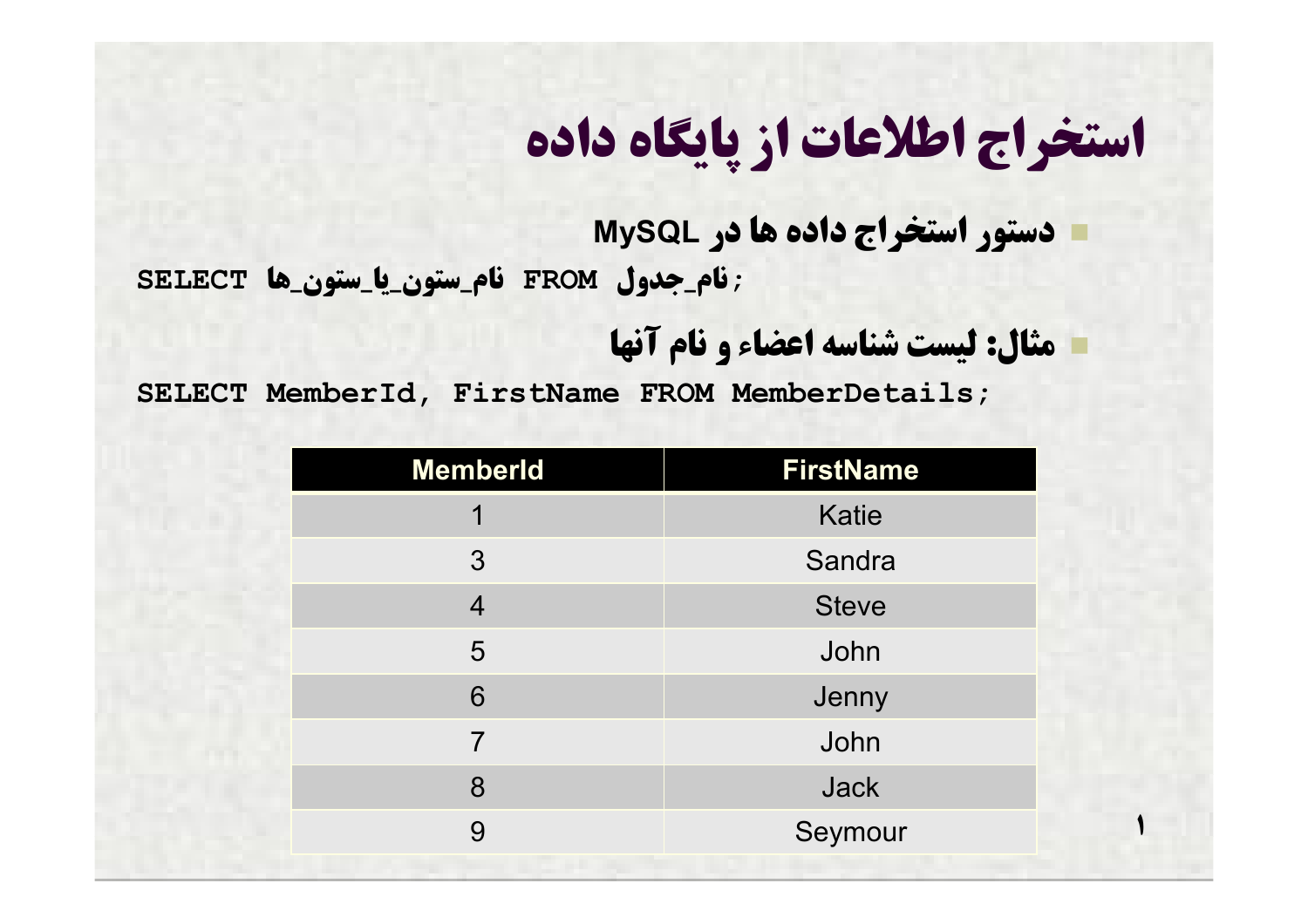### **براي نمایش تمام ستون هاي یک جدول در خروجی به جاي آوردن نام تمامی آنها از علامت \* استفاده می کنیم**

**SELECT \* FROM Location;**

**معادل**

**2**

**SELECT LocationId, Street, City, State FROM Location;**

| <b>LocationId</b> | <b>Street</b>       | <b>City</b>        | <b>State</b>      |
|-------------------|---------------------|--------------------|-------------------|
|                   | Main Street         | <b>Orange Town</b> | <b>New State</b>  |
| $\mathcal{P}$     |                     |                    |                   |
| 3                 | <b>Tiny Terrace</b> | <b>Big City</b>    | <b>Mega State</b> |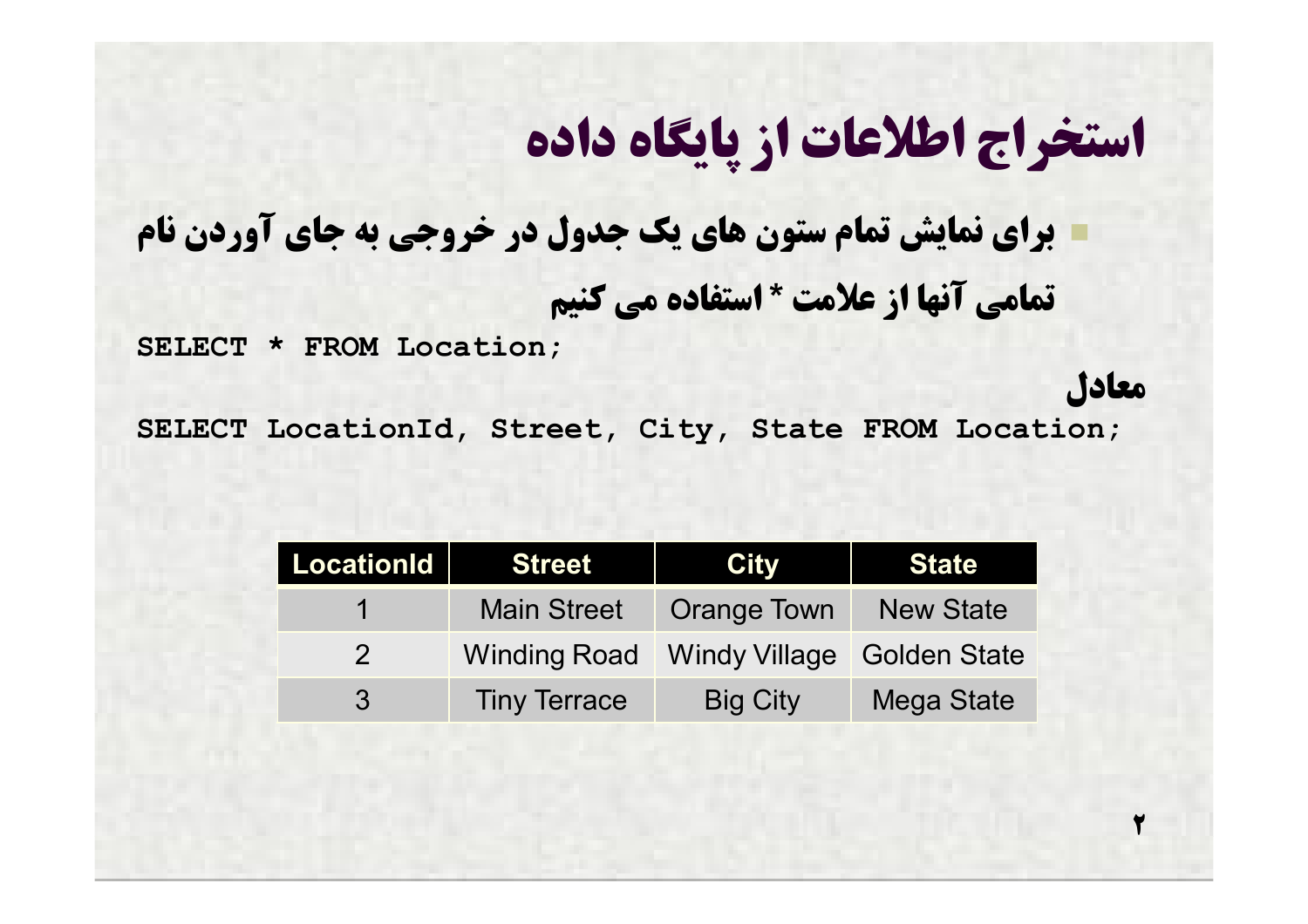**استخراج داده هاي بدون تکرار خروجی دستور زیر را در نظر بگیرید:**

**3**

**SELECT City FROM MemberDetails;**

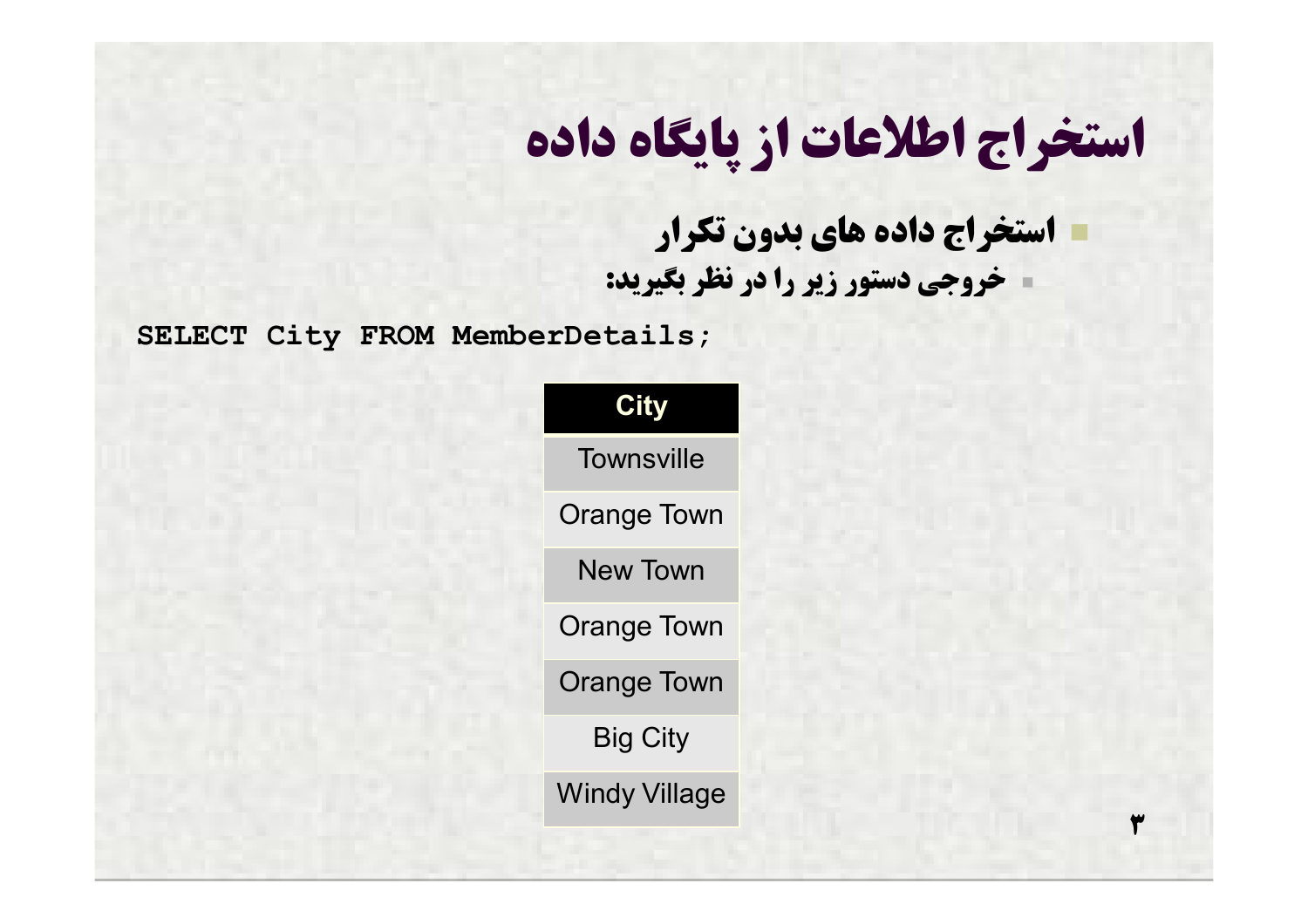**استخراج داده هاي بدون تکرار براي حذف ردیف هاي تکراري از کلمه کلیدي DISTINCT استفاده می کنیم**

**SELECT DISTINCT City FROM MemberDetails;**

| City                 |  |
|----------------------|--|
| <b>Townsville</b>    |  |
| <b>Orange Town</b>   |  |
| <b>New Town</b>      |  |
| <b>Big City</b>      |  |
| <b>Windy Village</b> |  |

**نکته: اگر این کلمه کلیدي بر روي ستونی که کلید اصلی است به کار برود، نتایج تکراري حذف نمی شوند**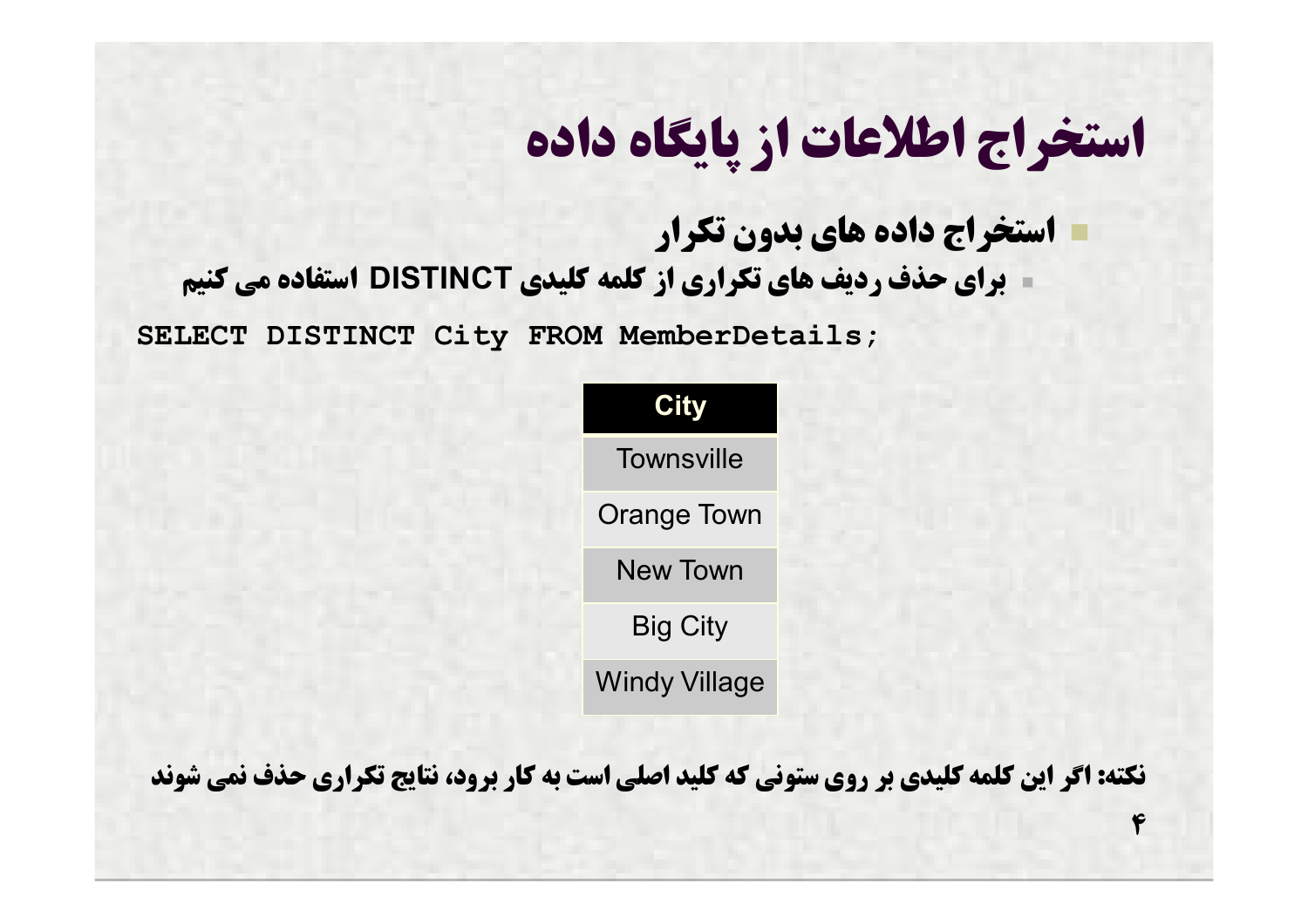**استفاده از نام مستعار براي ستون ها**

<u>Δ</u>

 **می توان براي اینکه عبارت دیگري به جاي نام اصلی ستون در خروجی دستور انتخاب نشان داده شود، از AS استفاده کرد**

**SELECT LastName AS Surname FROM MemberDetails;**

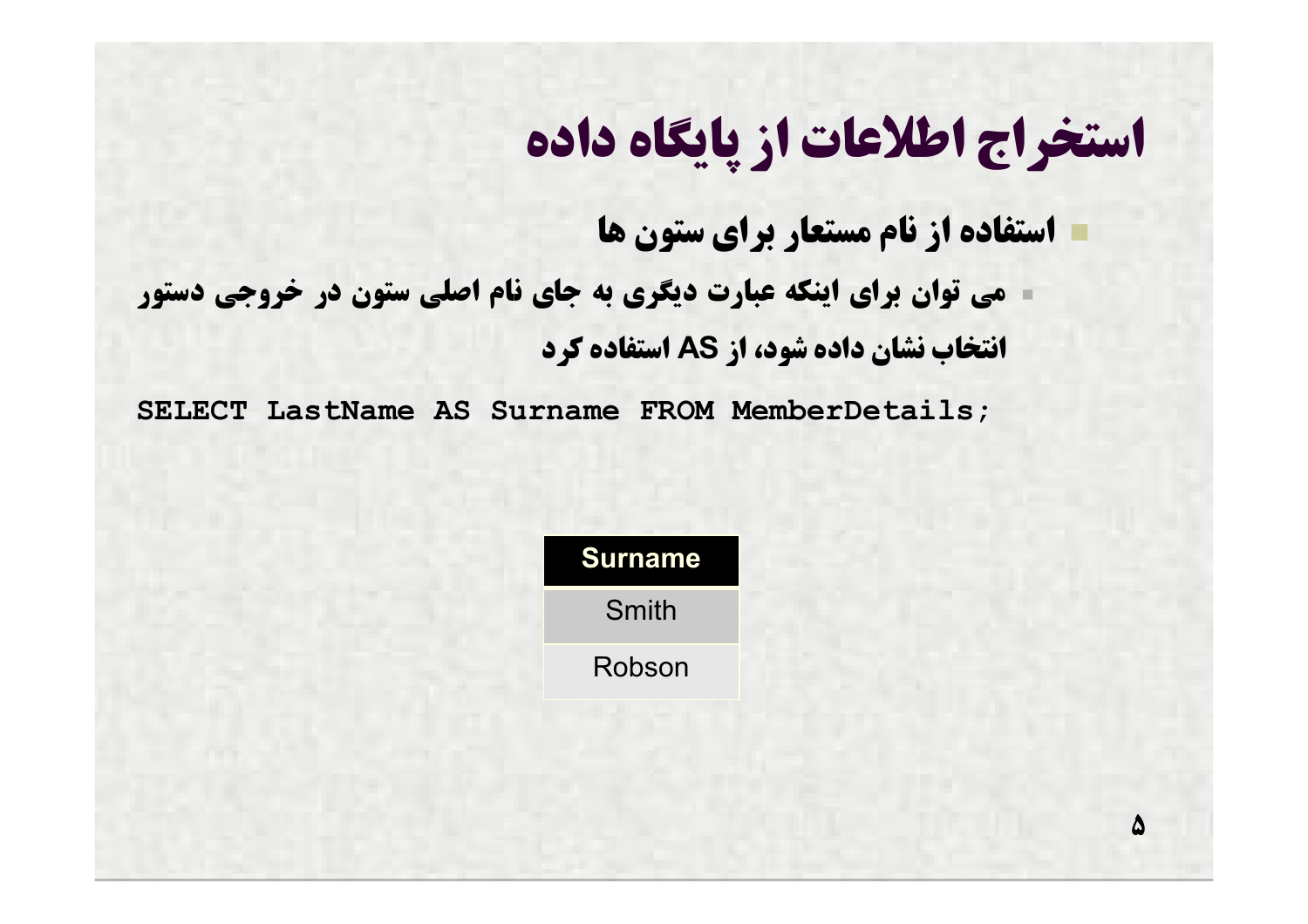#### **فیلتر کردن نتایج با Where**

**6**

**می توان شرطی را براي نمایش نتایج در خروجی اعمال نمود**

**SELECT FirstName + ' ' + LastName AS 'Full Name' FROM MemberDetails WHERE City = 'Big City';**

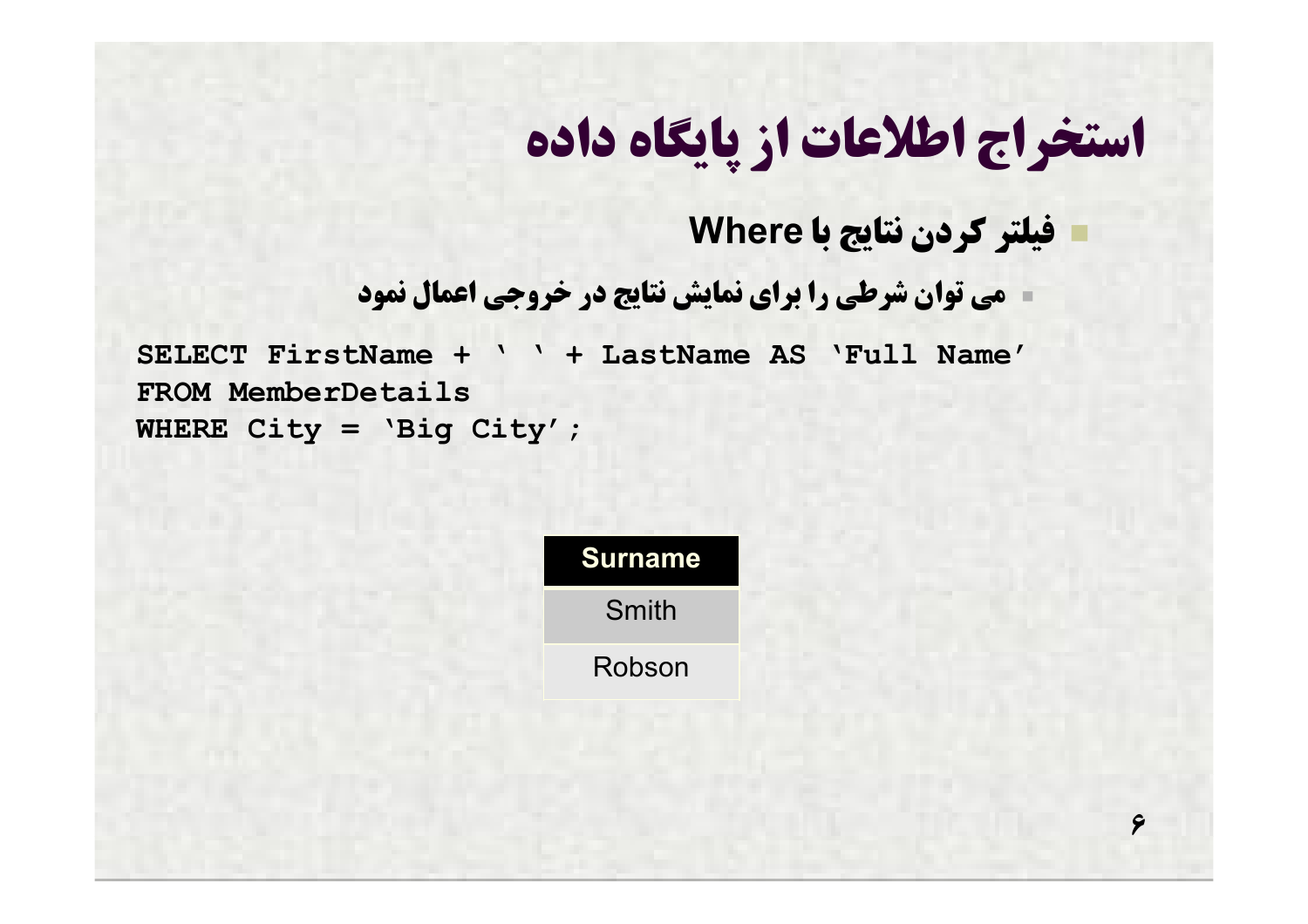**اولویت عملگر ها**

**اولویت عملگرها در عبارات شرطی به ترتیب زیر است:**

| نام عملگر                             |  |  |  |
|---------------------------------------|--|--|--|
| پرانتز ()                             |  |  |  |
| <b>NOT</b>                            |  |  |  |
| <b>AND</b>                            |  |  |  |
| ALL, ANY, BETWEEN, IN, LIKE, OR, SOME |  |  |  |

**مثال: دستور زیر ا تفسیر کنید:**

**7**

**SELECT State, DateOfJoining FROM MemberDetails WHERE State = 'New State' OR State = 'Golden State' AND DateOfJoining >= '2005-08-01';**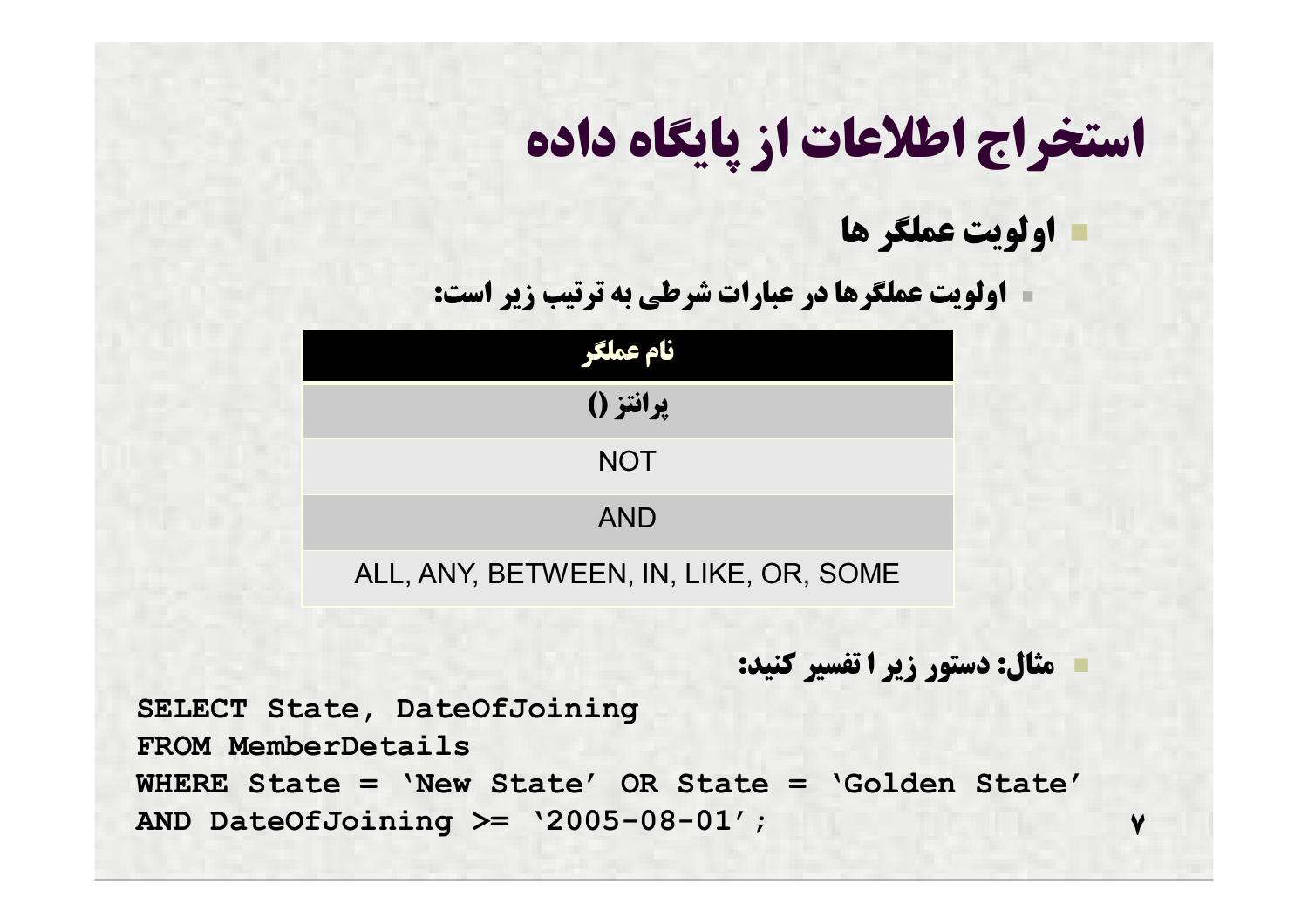**عملگرهاي منطقی**

**عملگر NOT: براي نقض شرط به کار می رود**

**مثال:**

**SELECT FirstName FROM MemberDetails WHERE NOT State = 'Golden State';**

```
SELECT City
FROM MemberDetails
WHERE NOT (City = 'Townsville' OR City = 'Orange Town' 
OR City = 'New Town');
```
**تمرین**

**8**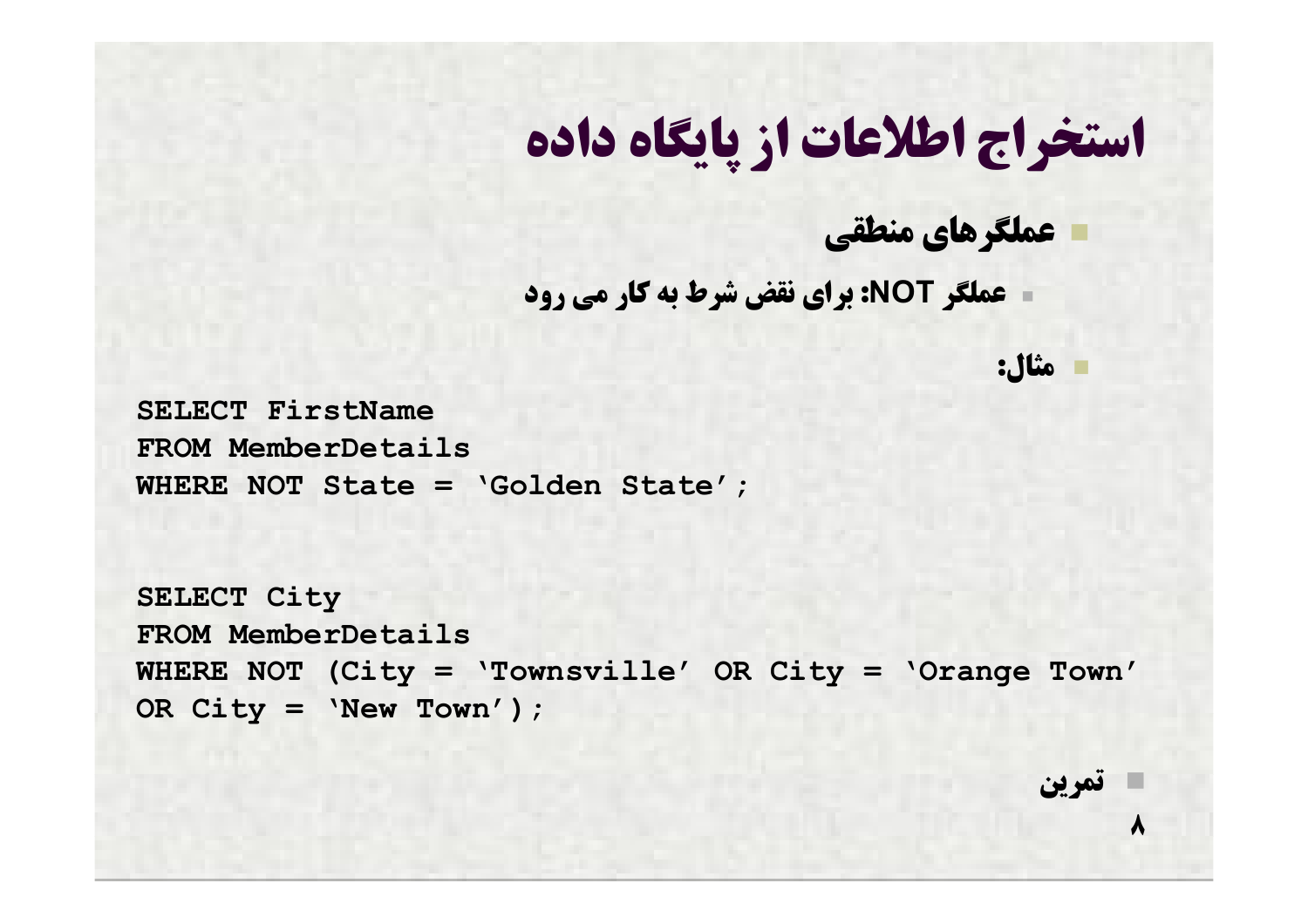**عملگرهاي منطقی**

**عملگر BETWEEN: براي تعیین محدوده در شرط به کار می رود**

**مثال:**

**تمرین**

**9**

**SELECT FilmName, Rating FROM Films WHERE Rating BETWEEN 3 AND 5**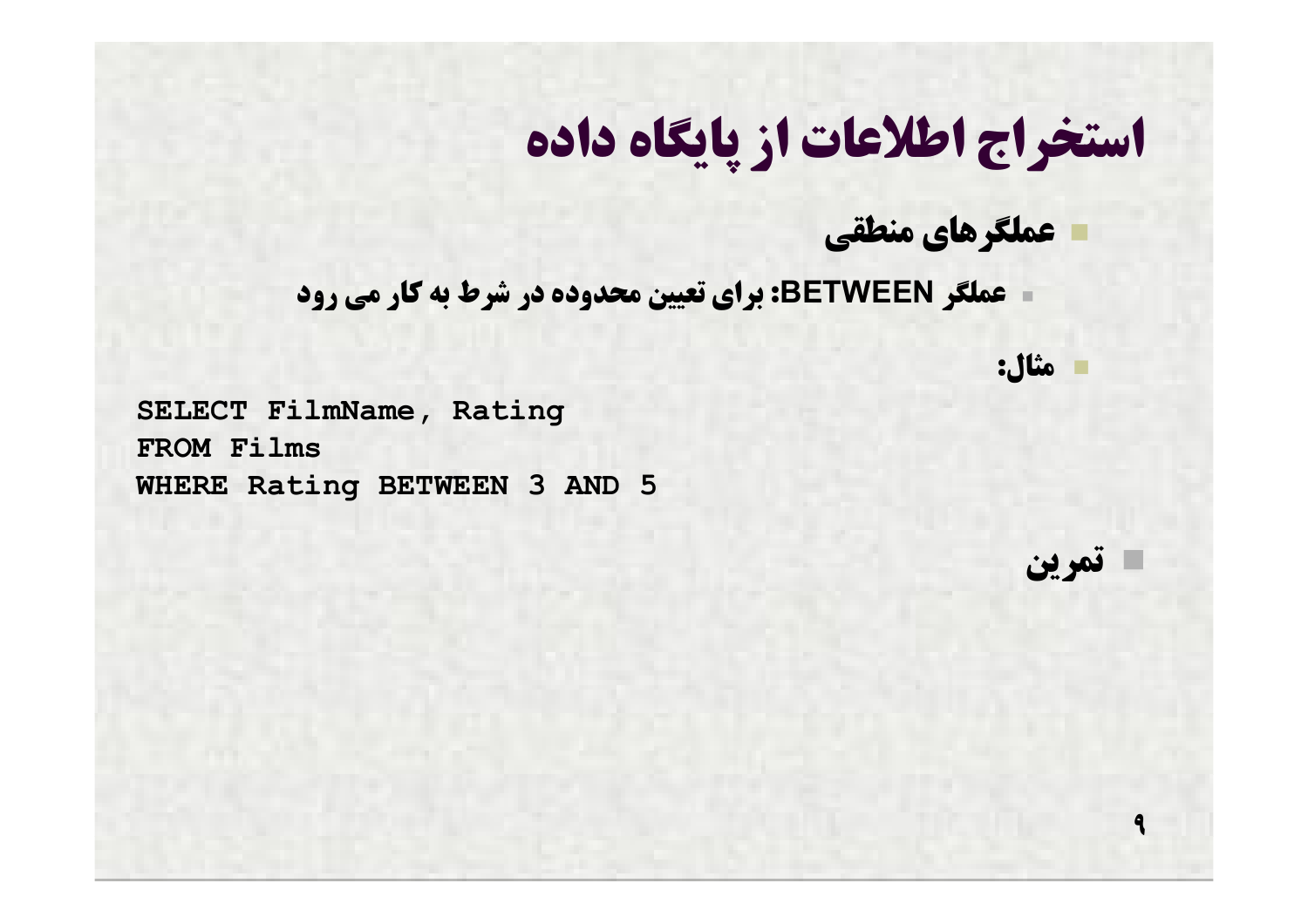#### **عملگرهاي منطقی**

**عملگر LIKE: براي تعیین قالب رشته هاي متنی در شرط به کار می رود**

 **نکته: در تعریف قالب رشته در شرط براي یک کاراکتر تکی از \_ و براي یک یا چند کاراکتر از % استفاده می کنیم**

**مثال:**

 $\bullet$ 

**SELECT LastName FROM MemberDetails WHERE LastName LIKE 'J%';**

| <b>LastName</b> |  |
|-----------------|--|
| Jackson         |  |
| Jones           |  |
| Jones           |  |
| Johnson         |  |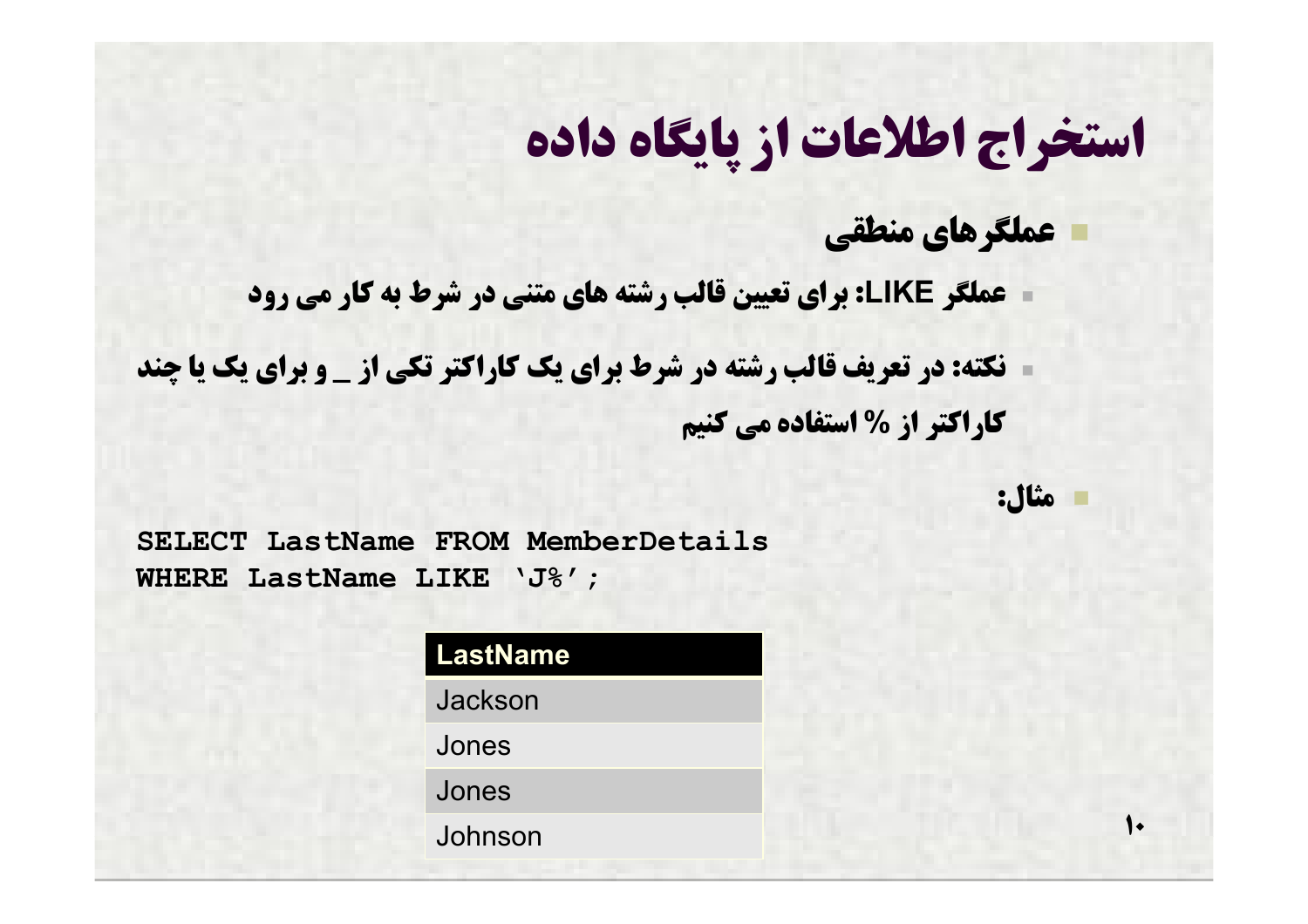**عملگرهاي منطقی**

**مثال:**

**11**

**SELECT LastName FROM MemberDetails** WHERE LastName LIKE 'D s';

**LastName**

**Dales** 

Doors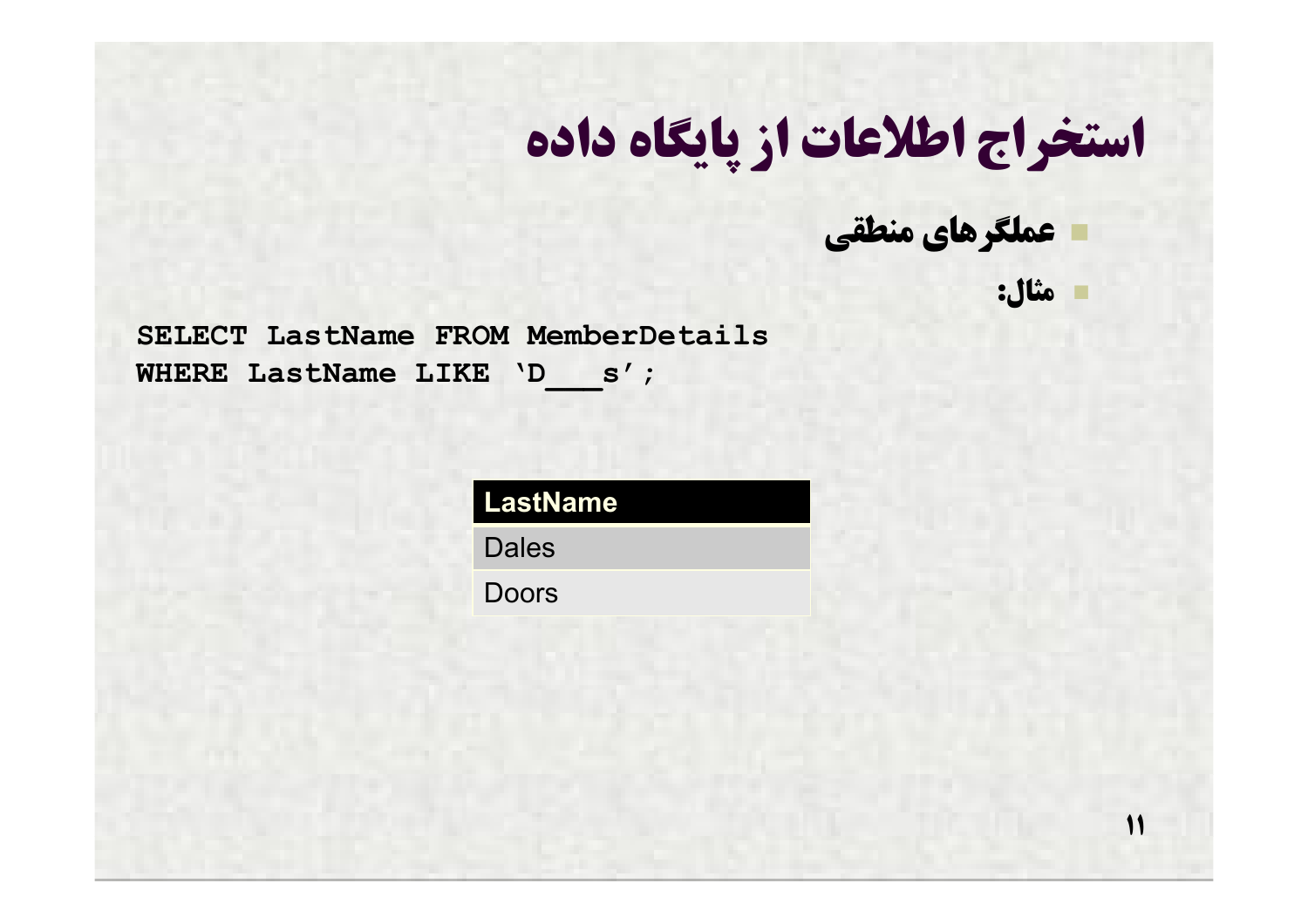#### **عملگرهاي منطقی**

**مثال:**

**عملگر IN: براي بررسی برابري با مجموعه اي از مقادیر در شرط به کار می رود**

```
12
SELECT City
FROM MemberDetails
WHERE
City = 'Townsville'
OR
City = 'Windy Village'
OR
City = 'Dover'
OR
City = 'Big City';
                                    به جاي عبارت بالا از دستور زیر استفاده می کنیم
SELECT City
FROM MemberDetails
WHERE
City IN ('Townsville'
, 
'Windy Village'
, 
'Dover'
, 
'Big City');
```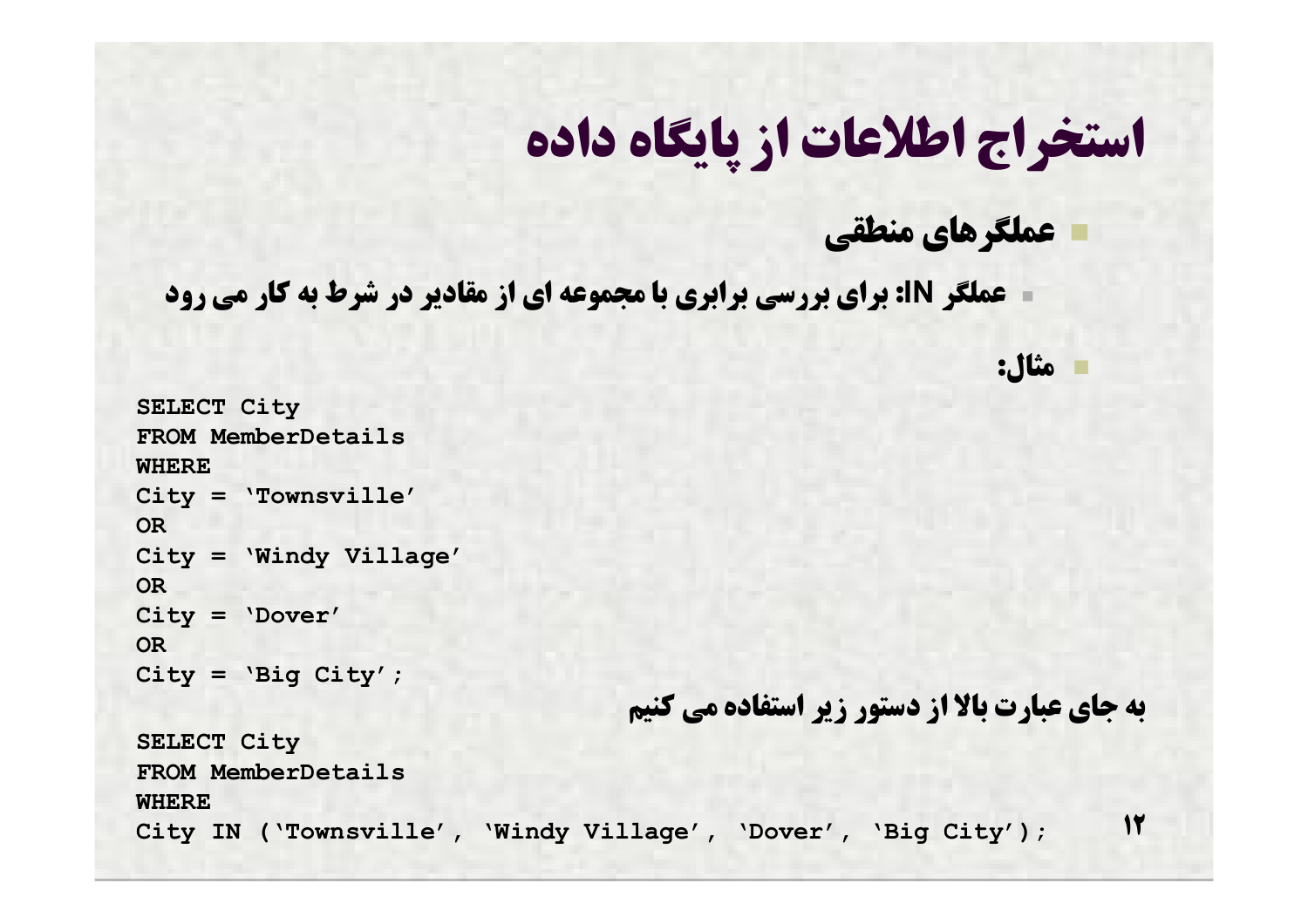**مرتب سازي خروجی:**

 **عملگر BY ORDER: براي مرتب سازي مقادیر خروجی به کار می رود نکته: پیش فرض مرتب سازي صعودي(ASC (است و براي نزولی از DESC استفاده می کنیم**

**مثال:**

**SELECT FilmName, Rating FROM Films ORDER BY YearReleased;**

**SELECT YearReleased FROM Films ORDER BY YearReleased ASC;**

**SELECT YearReleased FROM Films ORDER BY YearReleased DESC;**

**معادل**

**براي مرتب سازي نزولی**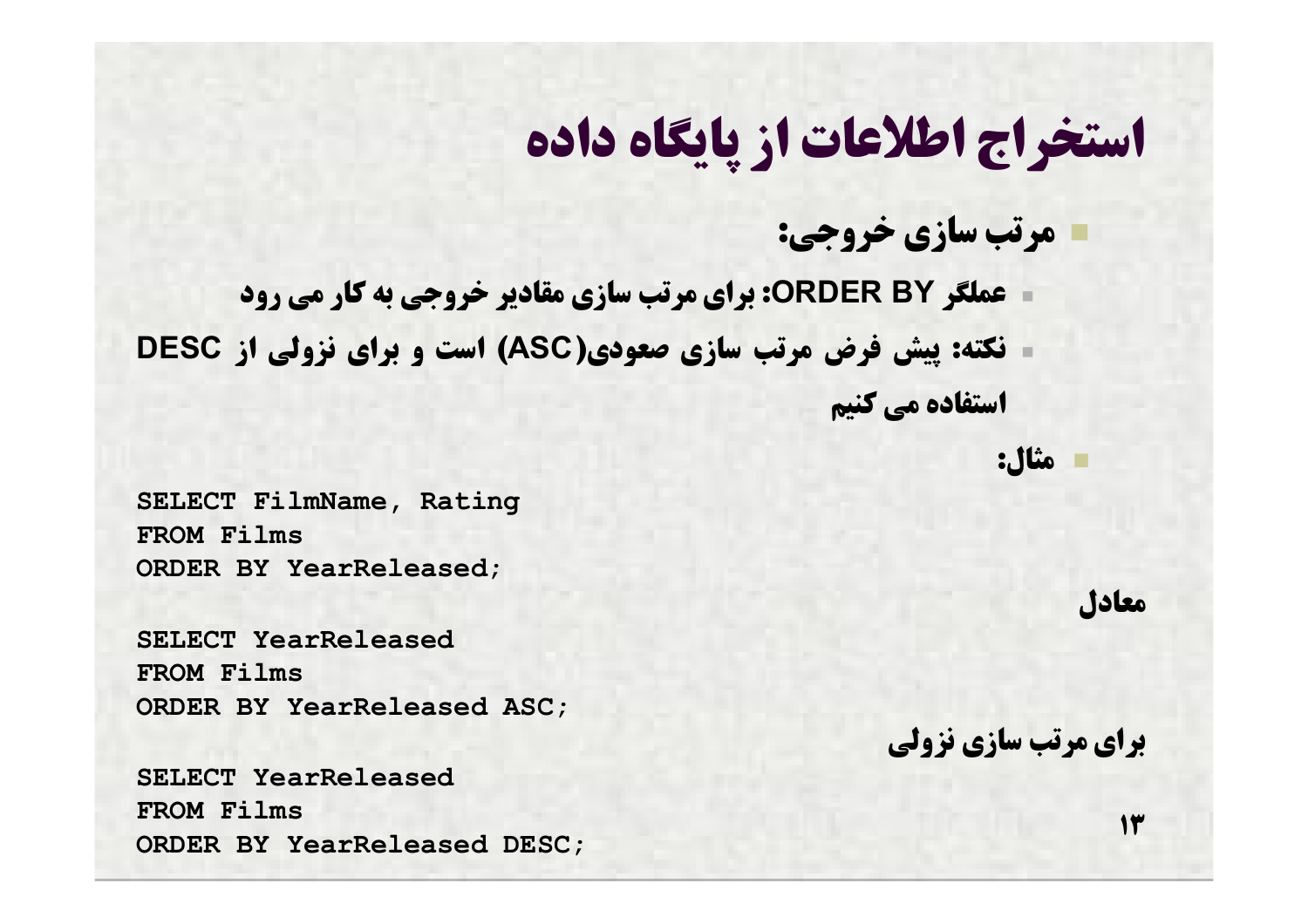**الحاق ستون ها:**

**عملگر AS: براي تعیین نام مستعار به کار می رود**

**مثال:**

**SELECT FirstName + ' ' + LastName AS FullName FROM MemberDetails;**

> **FullName** Katie Smith Susie Simons John Jackson Steve Gee John Jones Jenny Jones Jack Johnson Seymour Botts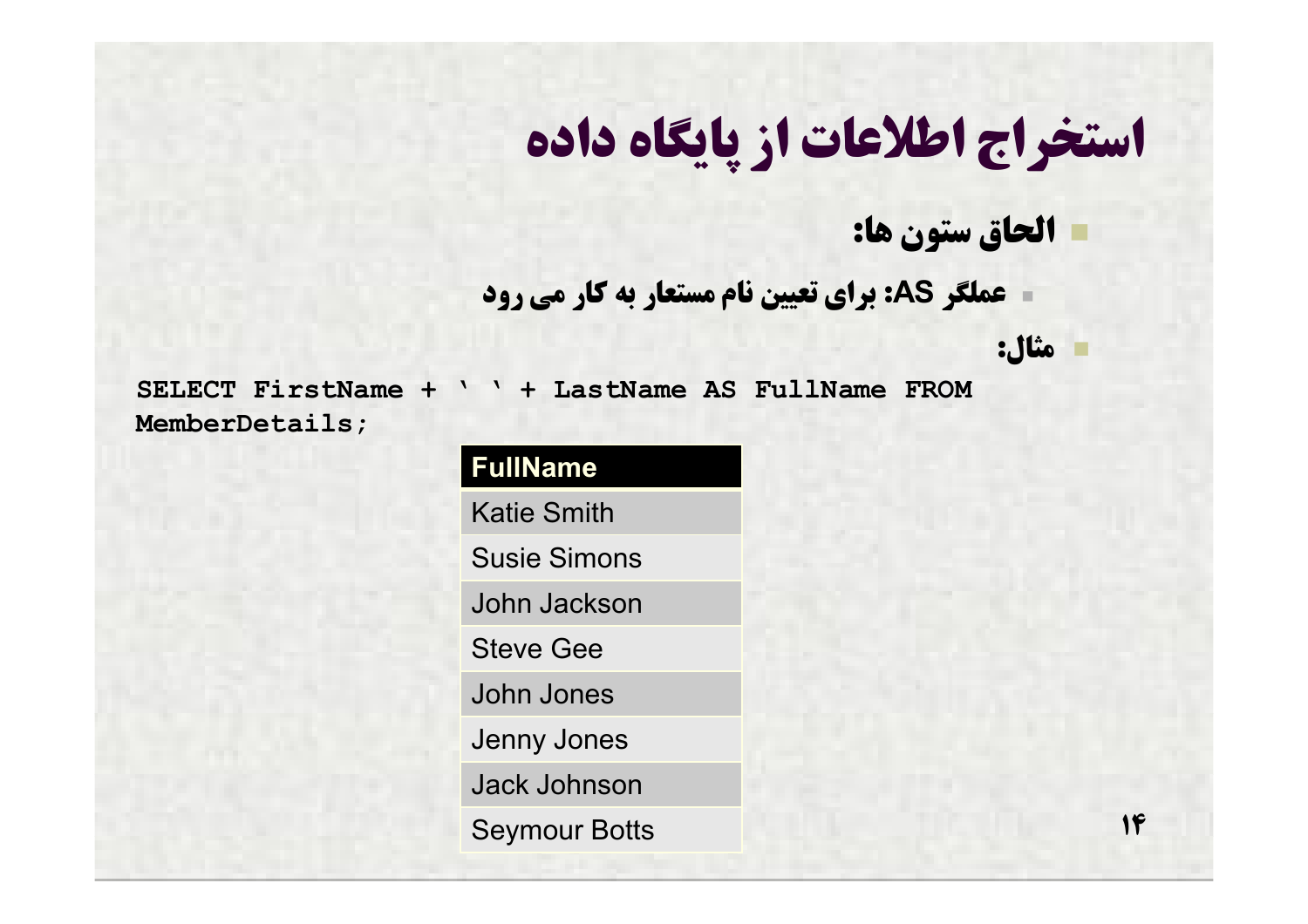**الحاق ستون ها:**

**مثال:**

**15**

**می توان یک رشته را نیز با مقدار ستون الحاق کرد.**

**SELECT 'First name is ' + FirstName + ', last name is ' + LastName FullName**

**FROM FullName** 

First name is Katie, last name is Smith

First name is Susie, last name is Simons

First name is John, last name is Jackson

First name is Steve, last name is Gee

First name is John, last name is Jones

First name is Jenny, last name is Jones

First name is Jack, last name is Johnson

First name is Seymour, last name is Botts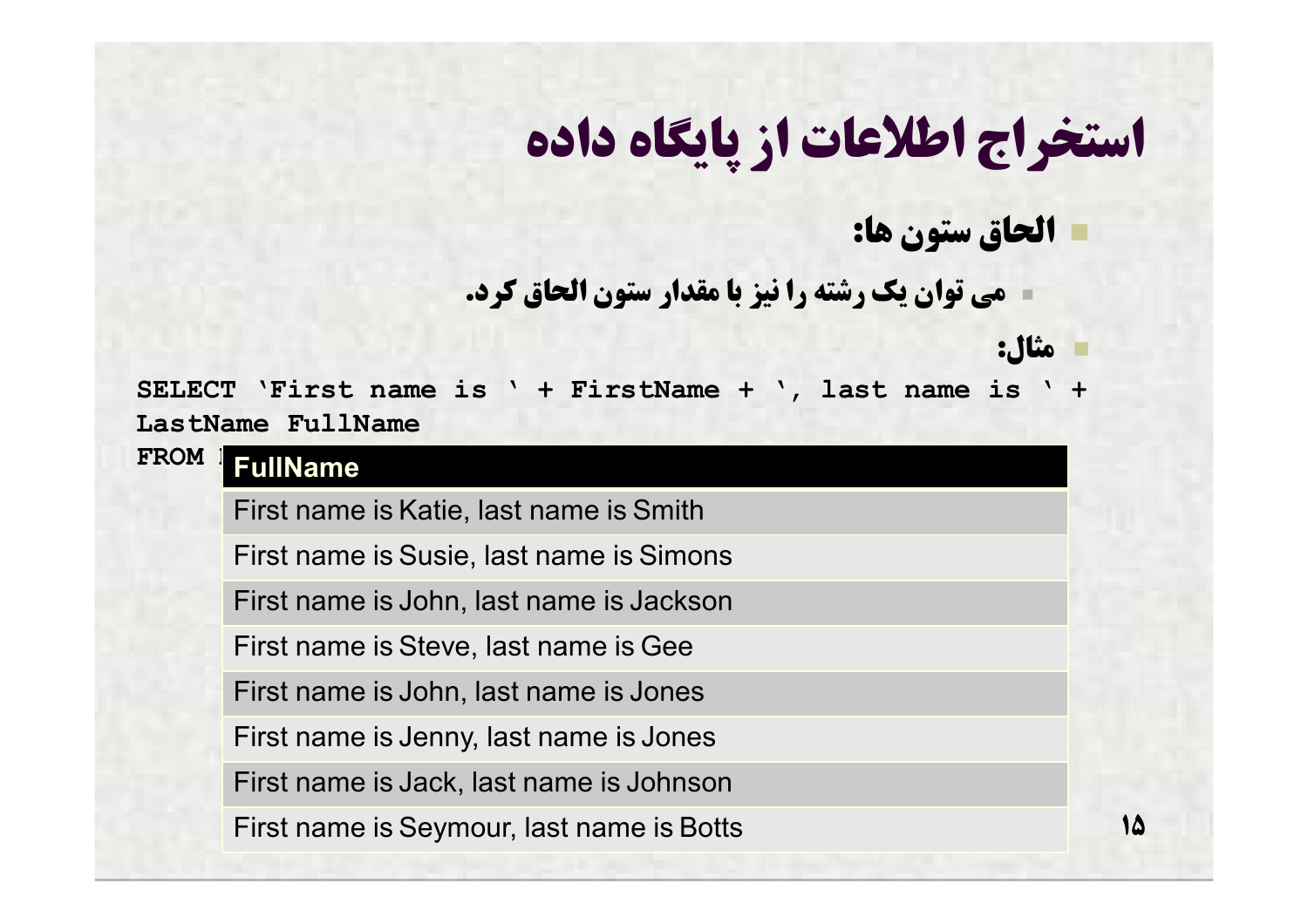**الحاق ستون ها:**

**مثال:**

**16**

**می توان بیش از یک نام مستعار تعیین نمود**

**SELECT LastName AS Surname, FirstName AS ChristianName FROM MemberDetails;**

| <b>ChristianName</b> |  |
|----------------------|--|
| Katie                |  |
| <b>Susie</b>         |  |
| John                 |  |
| <b>Steve</b>         |  |
| John                 |  |
| Jenny                |  |
| Jack                 |  |
| Seymour              |  |
|                      |  |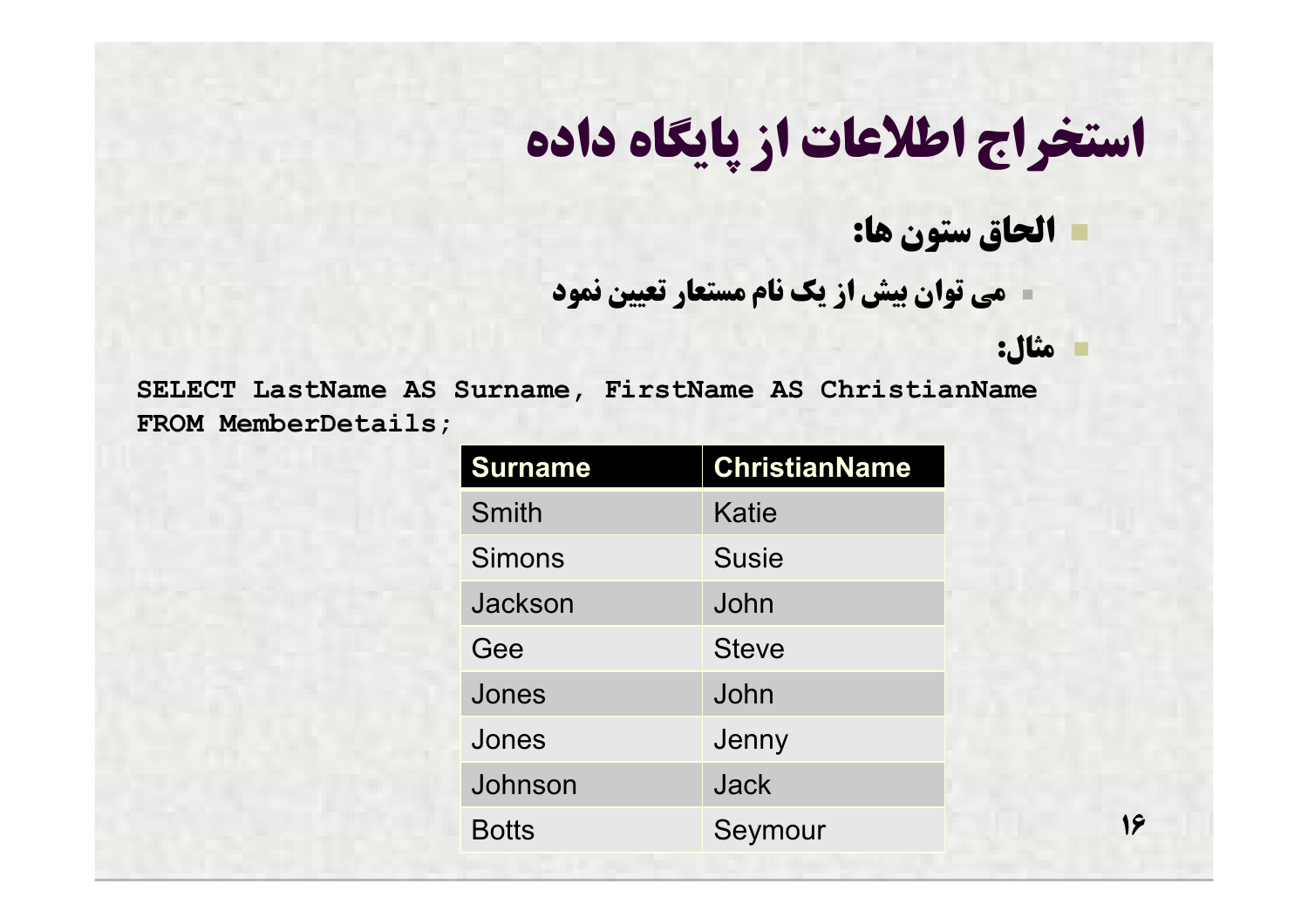**الحاق ستون ها:**

 **اگر نام مستعار حاوي Space یا کاراکترهاي دیگري است که نباید در نام ستون یا نان مستعار باشد باید درون براکت قرارگیرد؛**

**مثال:**

**SELECT LastName AS Surname, FirstName AS [Christian Name] FROM MemberDetails;**

**دستور زیر خطا دارد:**

**SELECT DateOfBirth AS One\*\*\*Two FROM MemberDetails;**

**باید به صورت زیر نوشته شود:**

**SELECT DateOfBirth AS One\*\*\*Two FROM MemberDetails;**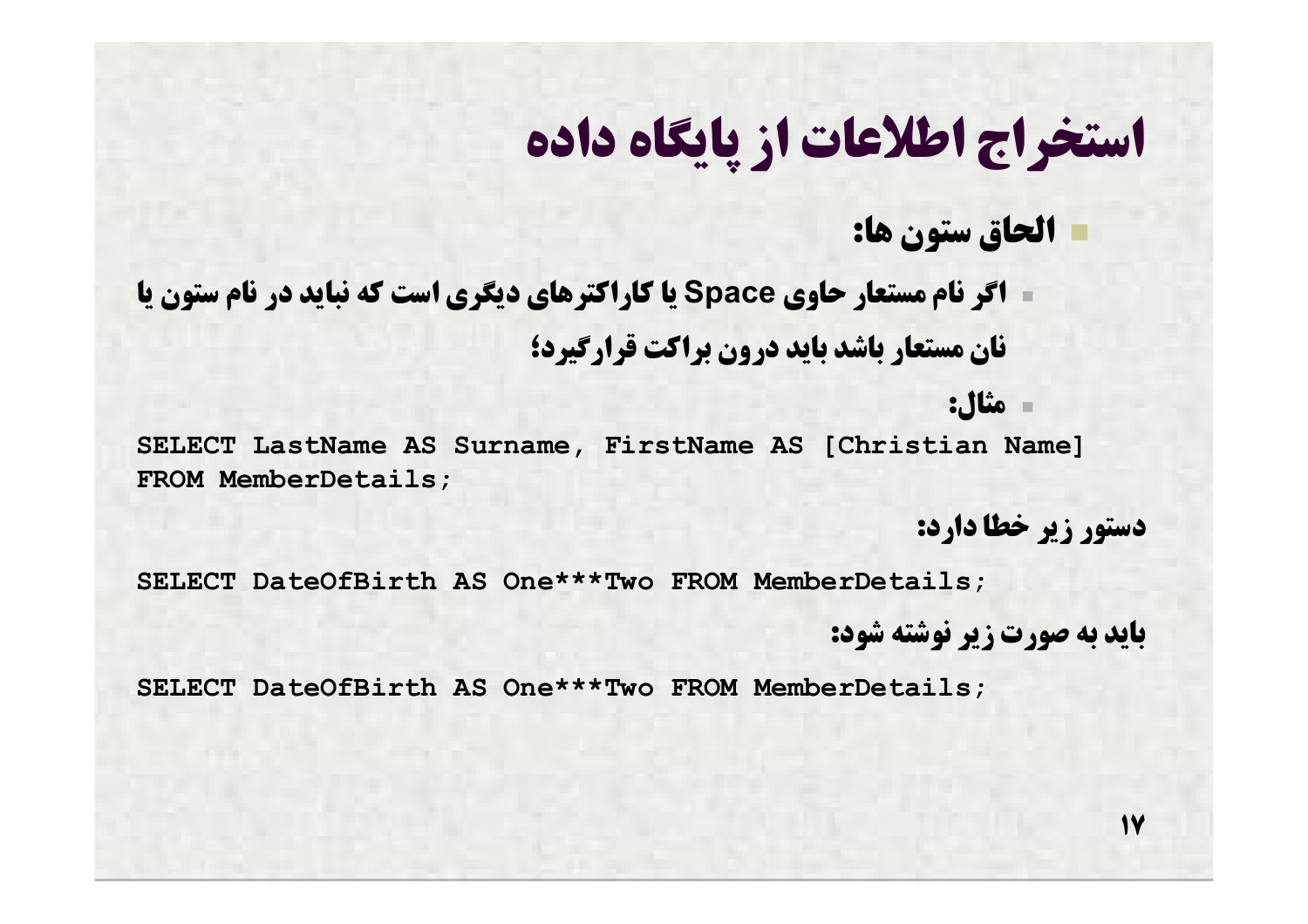**انتخاب داده ها از بیش از یک جدول:**

**نحوه پیوند جداول:**

**18**

**نام\_ستون\_جدول2 = نام\_ستون\_جدول1 ON جدول2 JOIN INNER جدول1**

 **مثال: نام فیلم، تاریخ انتشار و امتیاز فیلم هاي تاریخی با کد طبقه فیلم6 SELECT FilmName, YearReleased, Rating FROM Films INNER JOIN Category ON Films.CategoryId = Category.CategoryId WHERE Category.CategoryId = 6;**

| <b>FilmName</b>                                | YearReleased   Rating |              |
|------------------------------------------------|-----------------------|--------------|
| <b>Sense and Insensitivity</b>                 | 2001                  | 3            |
| 15th Late Afternoon                            | 1989                  | 5            |
| <b>Gone with the Window Cleaner</b>            | 1988                  | $\mathbf{3}$ |
| The Good, the Bad, and the Facially Challenged | 1989                  | 5            |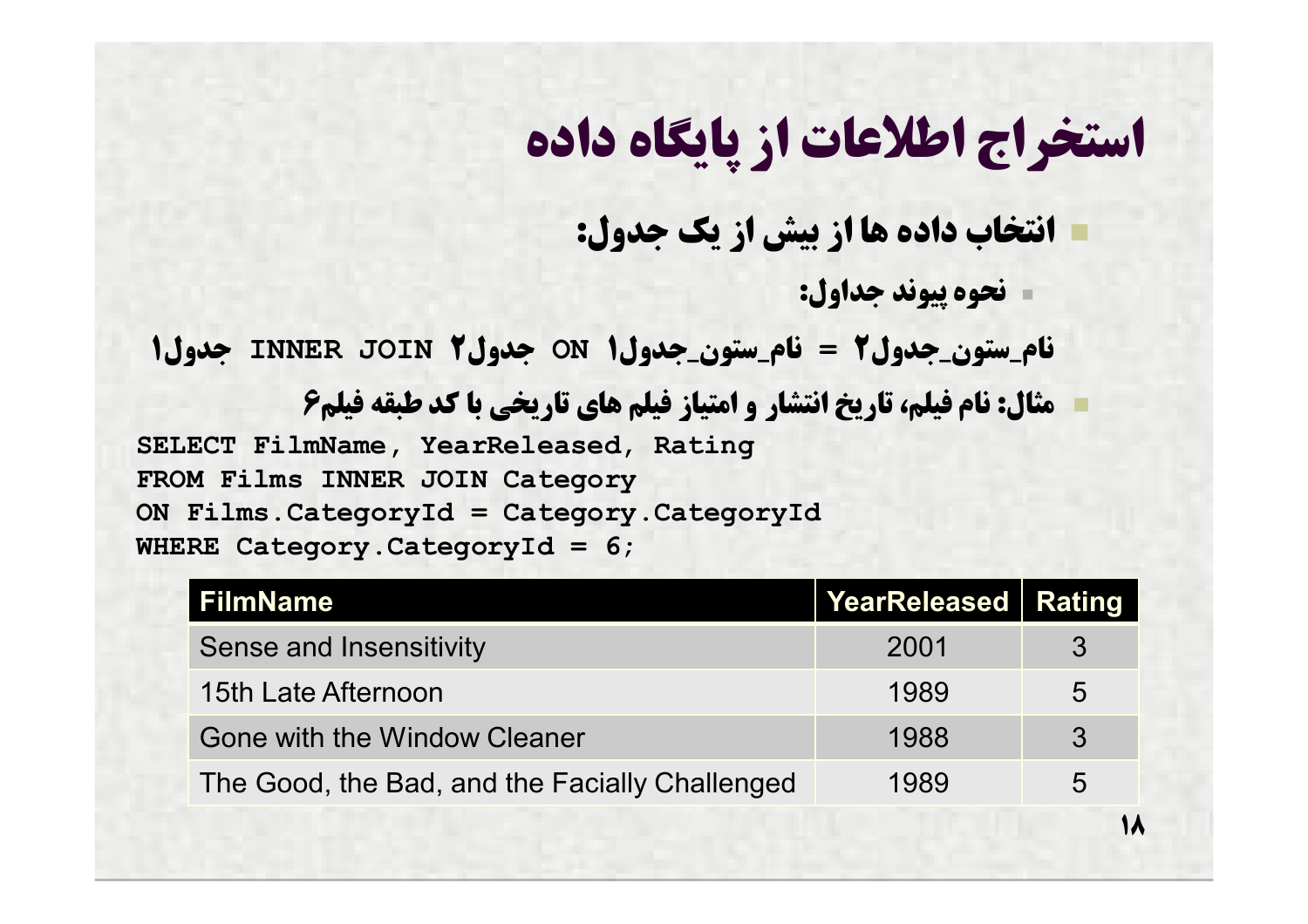**انتخاب داده ها از بیش از یک جدول:**

 **به جاي استفاده ار عبارت JOIN می توان شرط تساوي روي ستون هاي همنام به همراه نام دو جدول استفاده کرد**

**مثال:**

**19**

**SELECT FilmName, YearReleased, Rating FROM Films, Category WHERE Films.CategoryId = Category.CategoryId AND Category.CategoryId = 6;**

| FilmName                                       | <b>YearReleased Rating</b> |                |
|------------------------------------------------|----------------------------|----------------|
| <b>Sense and Insensitivity</b>                 | 2001                       | $\mathbf{3}$   |
| 15th Late Afternoon                            | 1989                       | $\sqrt{5}$     |
| Gone with the Window Cleaner                   | 1988                       | $\mathcal{S}$  |
| The Good, the Bad, and the Facially Challenged | 1989                       | $\overline{5}$ |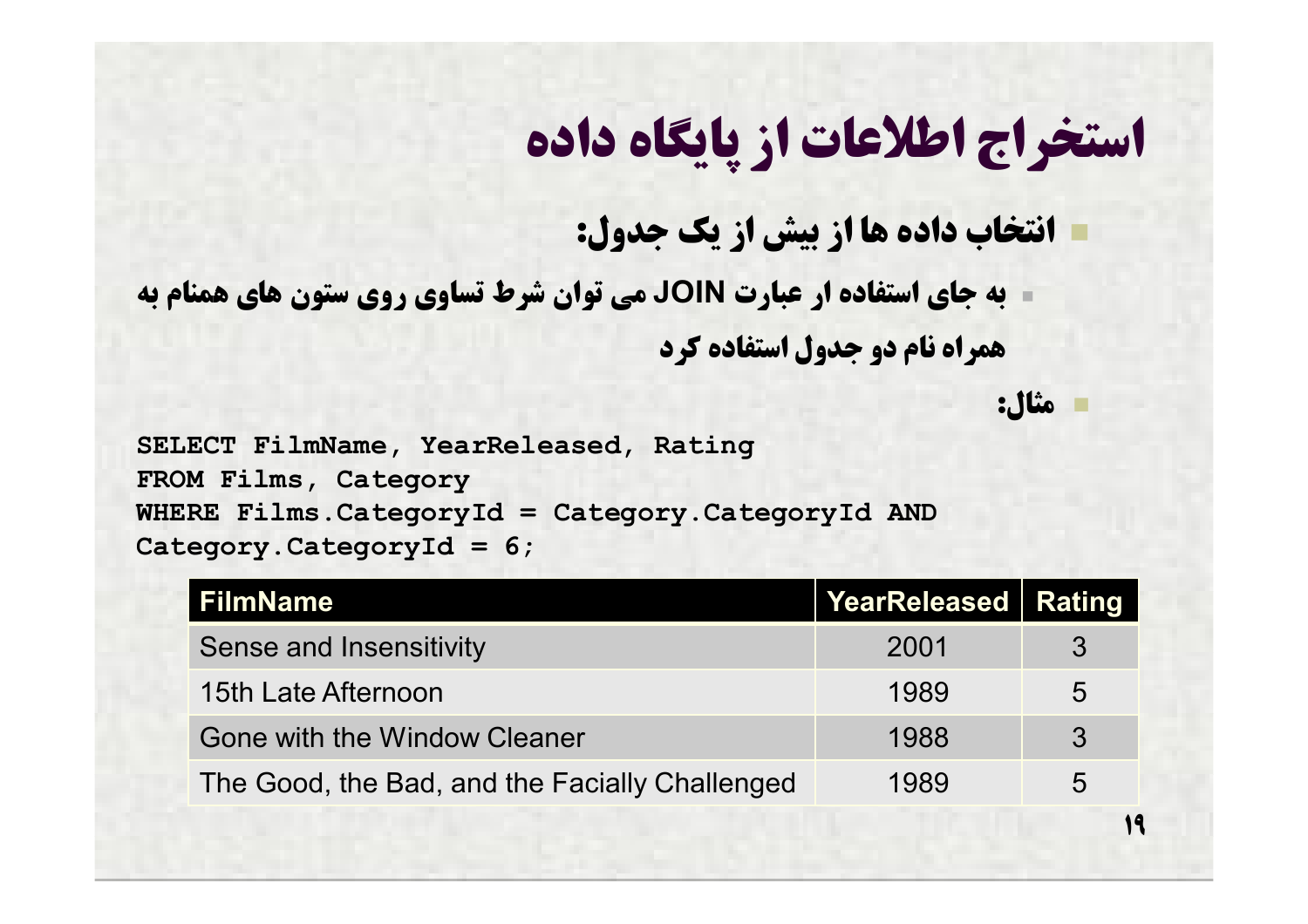**انتخاب داده ها از بیش از یک جدول:**

 **براي انتخاب ستون از یک جدول در هنگام پیوند دو یا بیش از دو جدول می توان از عملگر نقطه استفاده نمود**

**مثال:**

**20**

**SELECT Category.Category, FavCategory.MemberId FROM FavCategory INNER JOIN Category ON FavCategory.CategoryId = Category.CategoryId;**

| Category        | <b>MemberId</b> |
|-----------------|-----------------|
| <b>Thriller</b> | 3               |
| <b>Thriller</b> | 5               |
| <b>Thriller</b> | 10              |
| <b>Thriller</b> | 3               |
| Romance         |                 |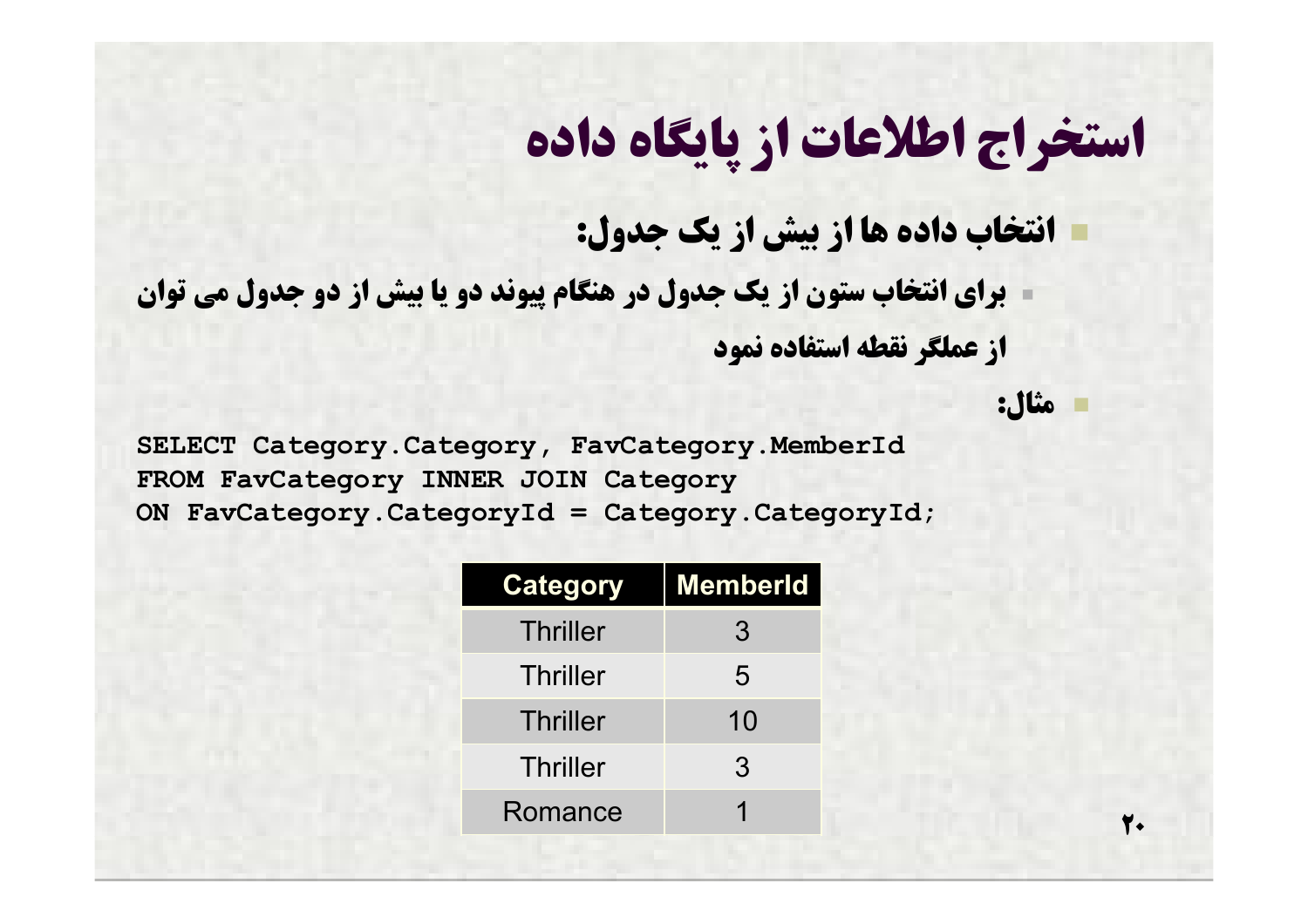**انتخاب داده ها از بیش از یک جدول:**

 **تمرین:1 پرس و جویی براي جدول خروجی زیر بنویسید.( دقت کنید که نام خانوادگی ها مرتب شده هستند)**

| <b>Category</b>   | <b>FirstName</b> | <b>LastName</b> |
|-------------------|------------------|-----------------|
| <b>Thriller</b>   | <b>Stuart</b>    | <b>Dales</b>    |
| War               | <b>Stuart</b>    | <b>Dales</b>    |
| <b>Historical</b> | <b>Stuart</b>    | <b>Dales</b>    |
| <b>Horror</b>     | William          | <b>Doors</b>    |
| Sci-fi            | William          | <b>Doors</b>    |
| Sci-fi            | <b>Steve</b>     | Gee             |
| War               | Jamie            | <b>Hills</b>    |
| <b>Horror</b>     | Jamie            | <b>Hills</b>    |
| Sci-fi            | Jamie            | <b>Hills</b>    |
|                   |                  |                 |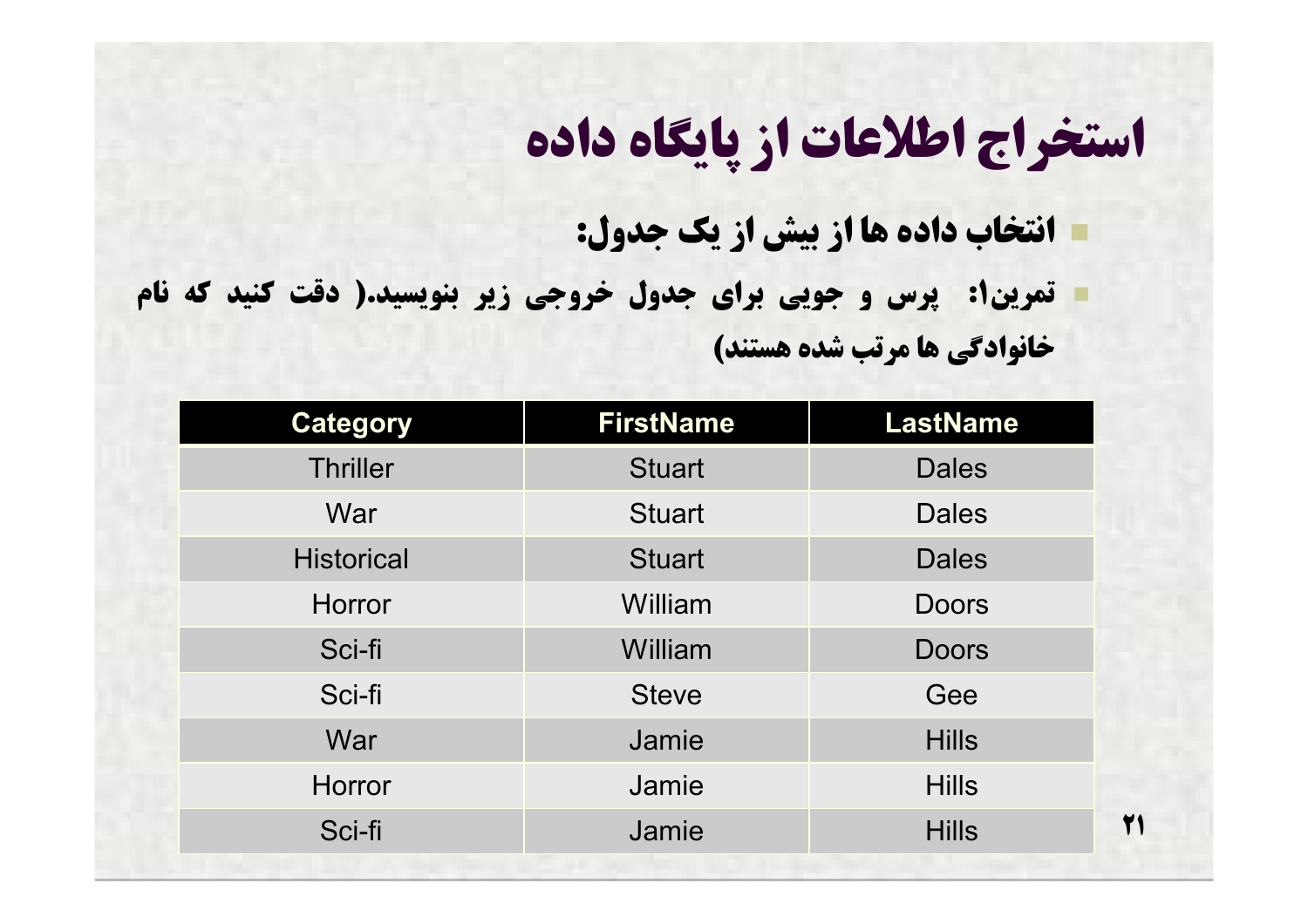**انتخاب داده ها از بیش از یک جدول:**

 **تمرین:2 پرس و جویی براي جدول خروجی زیر بنویسید.( دقت کنید که نام خانوادگی و نام ها مرتب شده هستند)**

| <b>FirstName</b> | <b>LastName</b> | <b>Category</b> | <b>FilmName</b>                | <b>YearReleased</b> |
|------------------|-----------------|-----------------|--------------------------------|---------------------|
| <b>Stuart</b>    | <b>Dales</b>    | <b>Thriller</b> | The Maltese Poodle             | 1947                |
| <b>Stuart</b>    | <b>Dales</b>    | <b>Thriller</b> | <b>Raging Bullocks</b>         | 1980                |
| <b>Stuart</b>    | <b>Dales</b>    | <b>Thriller</b> | The Life Of Bob                | 1984                |
| William          | Doors           | <b>Horror</b>   | The Lion, the Witch, and       | 1989                |
| William          | Doors           | <b>Horror</b>   | Nightmare on Oak Street        | 1977                |
| <b>Steve</b>     | Gee             | Sci-fi          | The Wide Brimmed Hat           | 2005                |
| Jamie            | <b>Hills</b>    | War             | The Dirty Half Dozen           | 1987                |
| Jamie            | <b>Hills</b>    | War             | <b>Planet of the Japes</b>     | 1967                |
| Jamie            | <b>Hills</b>    | <b>Horror</b>   | <b>Nightmare on Oak Street</b> | 1977                |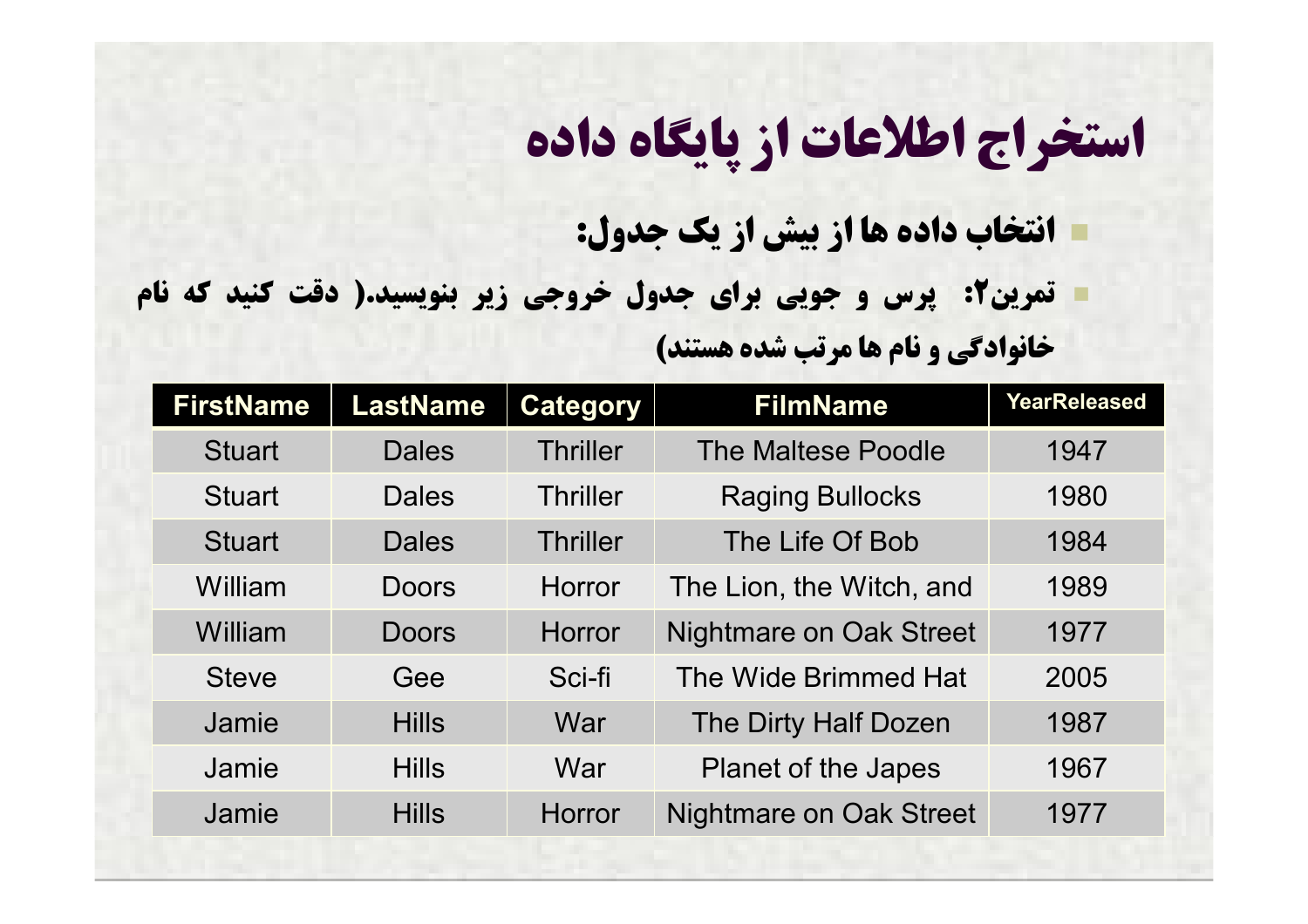**23**

**انتخاب داده ها از بیش از یک جدول:**

 **تمرین:3 لیست اعضایی که در شهري که باشگاه گردهمایی برگزار میکند زندگی نمی کنند.**

 **تمرین:4 لیست اعضایی که در گردهمایی ها شرکت می کنند به همراه تاریخ گردهمایی و محل برگزاري آن.**